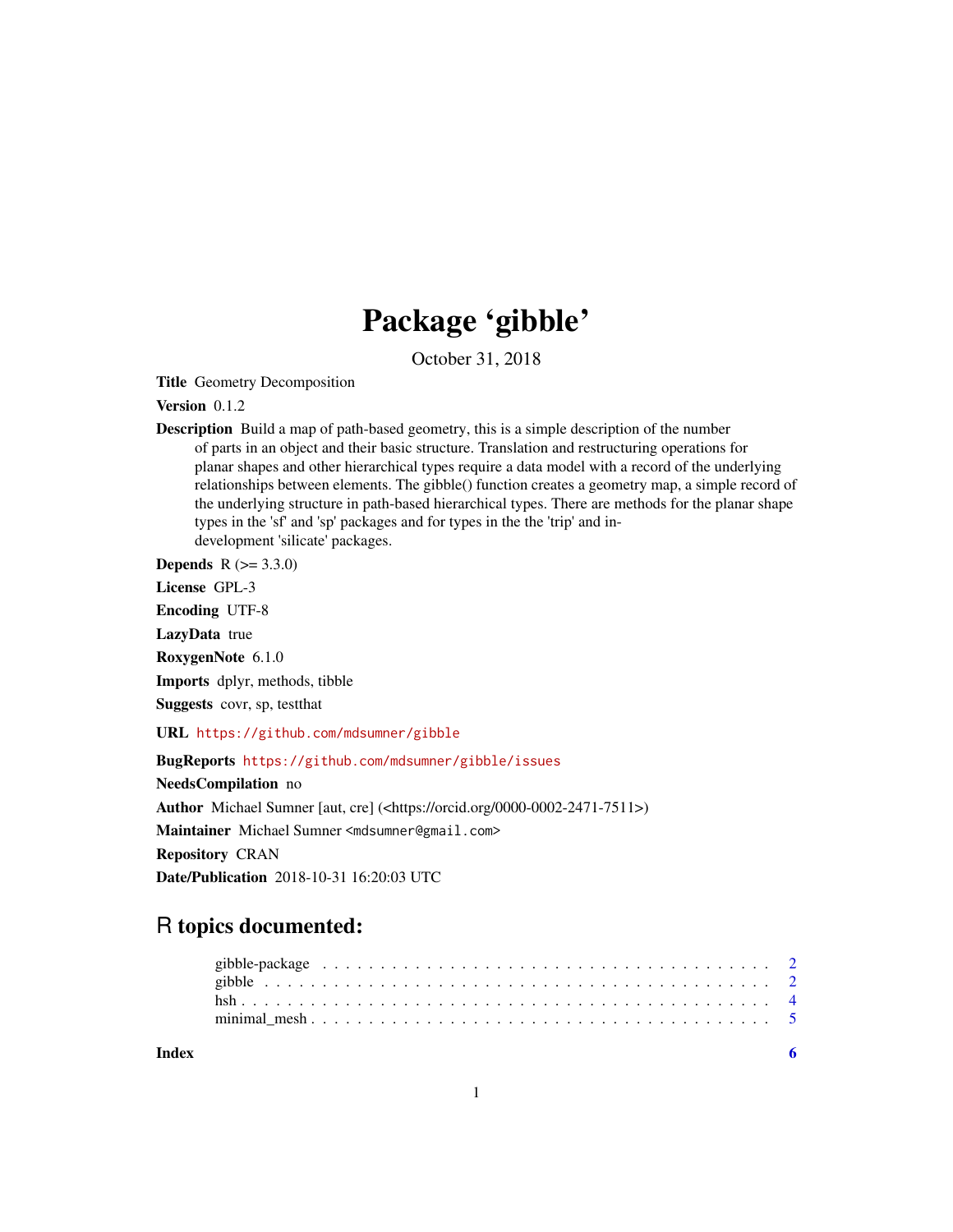<span id="page-1-0"></span>gibble-package *gibble package*

#### Description

Path-based geometry decomposition to data frame.

#### Details

The goal of gibble is to provide a straightforward map of path-based data structures. Paths are connected linear sequences of coordinates, otherwise known as *lines*. Structured spatial data includes *objects* composed of *paths*, which are islands, holes within island, lines, and points. Polygons require an extra grouping level *subobject* to ensure holes are nested within their island, but this is ignored for other types.

Sequential inear structures are not optimal for many operations when working with spatial data, and gibble provides a simple bridge between existing paths and tools to decompose them to primitives.

gibble *Path-based geometry decomposition*

#### **Description**

A gibble is a geometry map, a summary of the structure of each path within a simple planar shape. The generic function gibble() will summarize all paths within a complex type with a data frame row for each. Each row of the gibble summary represents a component element of the object's geometry and records the number of rows (i.e. how many coordinates) and the number of columns (i.e. the number of axes in the geometric space). Another column type records the class of the object, and object records an identifier for the entire object. A special case column subobject identifies the component POLYGON part within a MULTIPOLYGON. I.e. subobject is 1 unless that part is a hole. All identifiers are sequential within the higher level groupings.

#### Usage

```
## S3 method for class 'POINT'
gibble(x, \ldots)## S3 method for class 'MULTIPOINT'
gibble(x, \ldots)## S3 method for class 'LINESTRING'
gibble(x, \ldots)## S3 method for class 'MULTILINESTRING'
gibble(x, \ldots)
```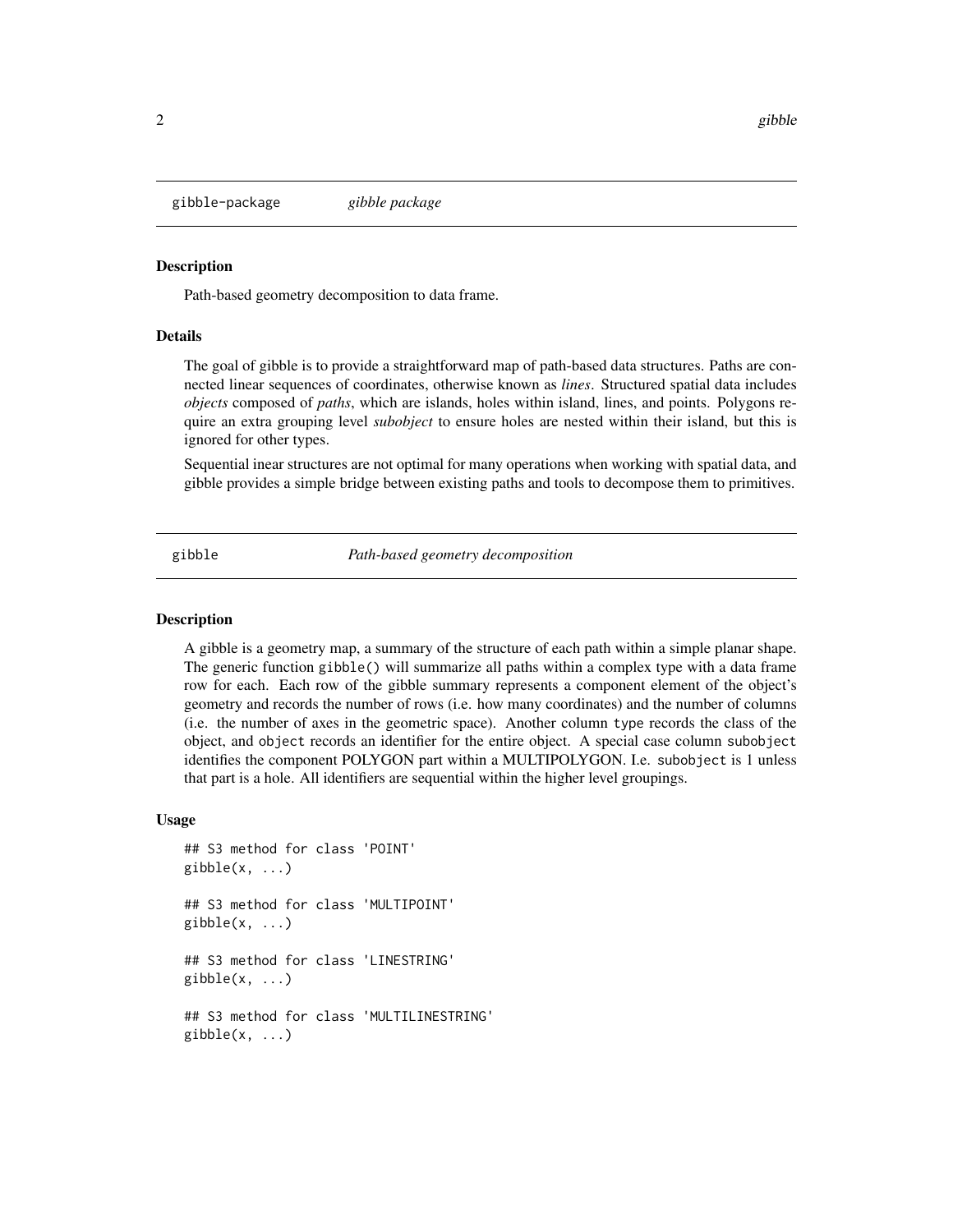#### gibble 3

## S3 method for class 'POLYGON'  $gibble(x, \ldots)$ ## S3 method for class 'MULTIPOLYGON'  $gibble(x, ...)$ ## S3 method for class 'list'  $gibble(x, ...)$ ## S3 method for class 'sfc'  $gibble(x, ...)$ ## S3 method for class 'sf'  $gibble(x, ...)$ ## S3 method for class 'trip'  $gibble(x, ...)$ ## S3 method for class 'Polygon'  $gibble(x, \ldots)$ ## S3 method for class 'Polygons' gibble(x, ...) ## S3 method for class 'SpatialPolygons'  $gibble(x, ...)$ ## S3 method for class 'Line'  $gibble(x, ...)$ ## S3 method for class 'Lines'  $gibble(x, ...)$ ## S3 method for class 'SpatialLines'  $gibble(x, \ldots)$ ## S3 method for class 'SpatialMultiPoints'  $gibble(x, ...)$ ## S3 method for class 'SpatialPoints'  $gibble(x, ...)$ ## S3 method for class 'Spatial'  $gibble(x, ...)$ gibble(x, ...) ## Default S3 method: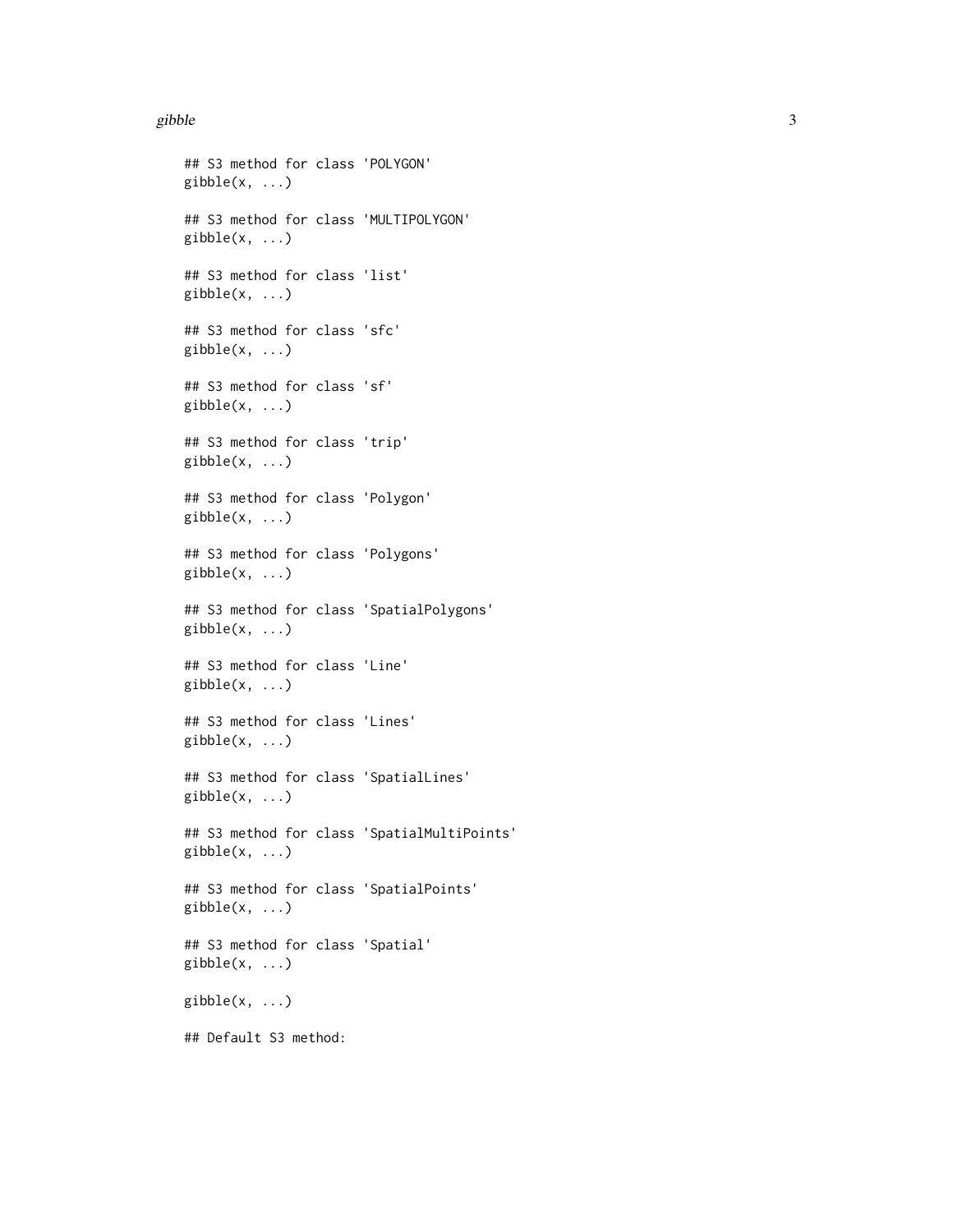<span id="page-3-0"></span>

```
gibble(x, \ldots)## S3 method for class 'PATH'
gibble(x, \ldots)
```
#### Arguments

| X | geometry model                                 |
|---|------------------------------------------------|
| . | arguments reserved for methods, none currently |

#### Details

Methods are provided for the sf classes. There is an internal version that is designed to work fast on sets of structures, by delaying conversion to list or data frame for as late as possible.

A geometry map is not so helpful on its own, and so does not have a formal class. It is designed for use within other workflows such as updating the coordinates of model object or translating between superficially different formats.

Gibble is a distillation of the sc\_path encoding of package [silicate,](https://github.com/hypertidy/silicate) which came from the map\_table decompositions of spbabel, as an improvement on the single-table fortify model used in ggplot2.

#### Value

data frame summarizing the geometry map, see Details

#### Examples

gibble(minimal\_mesh)

hsh *hsh, home sweet home*

#### Description

A testing data set, a list of poly, line, points. The relationships between the objects cover many interesting cases. There are multi-island objects with holes and other objects that fall inside those holes. All paths share vertices with a neighbour. There is topological intersection along a diagonal line where two objects meet and are joined by shared vertices that were inserted deliberately.

#### Details

hsh is the holey home in sp format and hsh\_sf in sf format.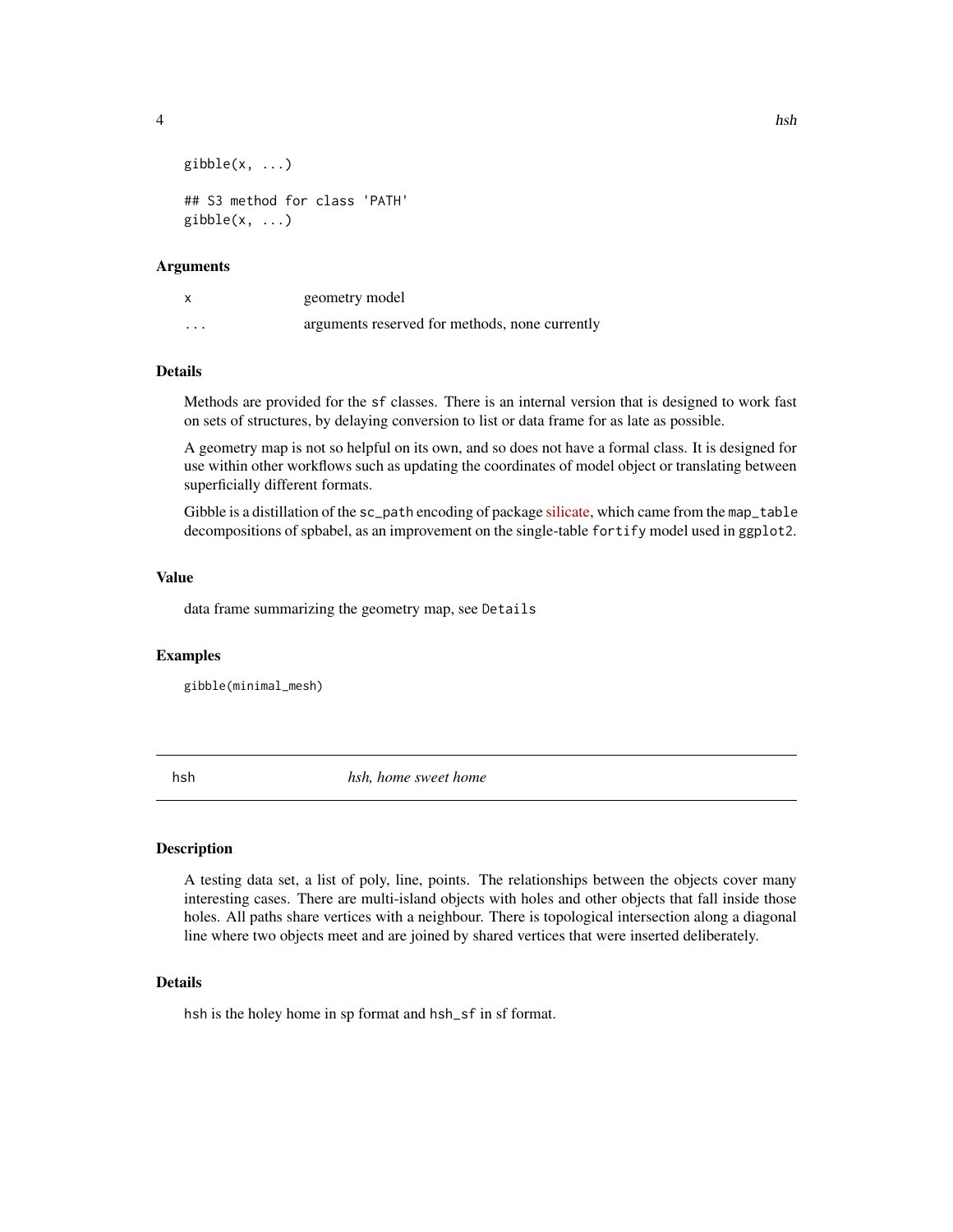<span id="page-4-0"></span>minimal\_mesh *minimal mesh*

#### Description

A testing data set, minimal\_mesh composed of two MULTIPOLYGONs sharing one edge. Also available are minimal\_mesh\_sp and minimal\_mesh\_sp\_line in SpatialPolygonsDataFrame`` and SpatialLinesDataFrame" form, respectively.